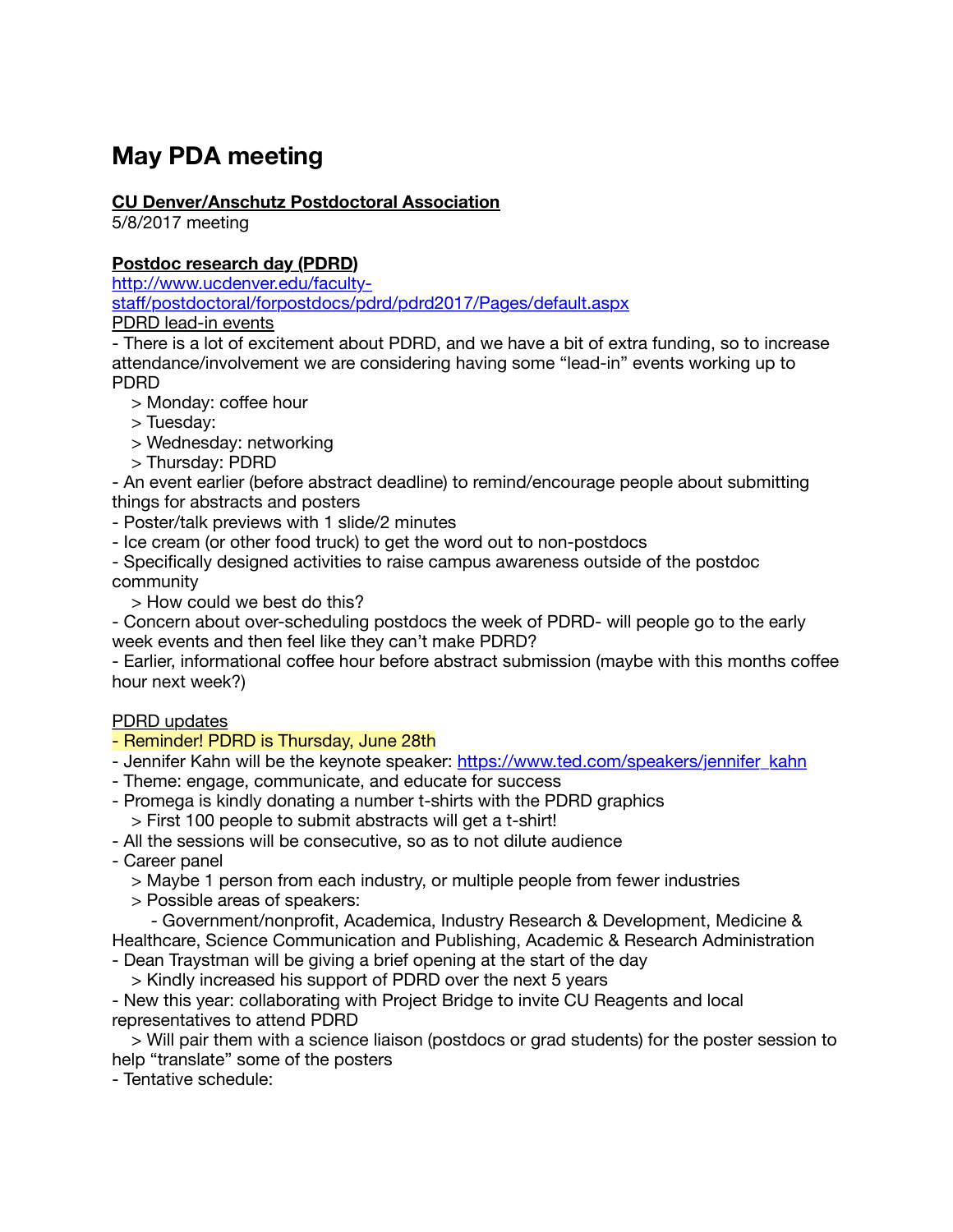8:30-9:00am: registration and opening remarks by Dean Traystman 9:00-10:30am: oral presentations 10:45am-1:30pm: Posters, vendor fair, and lunch 2:00-3:00pm: Keynote speaker 3:15-5:00pm: Career development discussion panel 5:30-6:00pm: Awards and closing remarks by Dean Engelke - If you have any good contacts for vendors please get in touch with Carol: CAROL.KIEKHAEFER@UCDENVER.EDU

# **Travel awards**

- 23 applications in this round, will be able to fund 2-3

- Judges are amazing and doing next day turnaround!

- Would be great if we could have more funding for this since we are getting such a nice response!

## **Outreach**

Young Hands in Science

- Had an event with Jefferson Academy in Westminster with 5th graders > Day-long forensics unit
- Working with Aurora Public Schools to make this more of a standard and regular relationship

Community Colleges of Aurora

- The ongoing relationship here is in the works

#### Community Campus Partnership

- Networking events in the community (either a breakfast or dinner)

#### Young Professional Group at DMNS

- Contact at Denver Museum of Nature and Science really wants to do an event with us

- Maybe piggy back on a hike with us sometime in July? The museum would potentially bring some experts along to give a talk about something

#### Project Bridge

- Would be nice to have a community outreach calendar to have one place to post a lot of these different events

- Building a website for Project Bridge

#### **PDA event funding**

- How can the PDA spend its money? Could we raise our own outside funds for our own social activities? Answer to that is…**no.** 

- There is a list of questions you have to satisfy when spending funds
- > Is this for official university business? Is this in the best interest of the university? Etc etc - How does this benefit the institution? How does this benefit postdocs?
- So make sure that events are planned with goals that obviously help the university
- Think of optics (e.g. how would this appear if reported on 9News?)